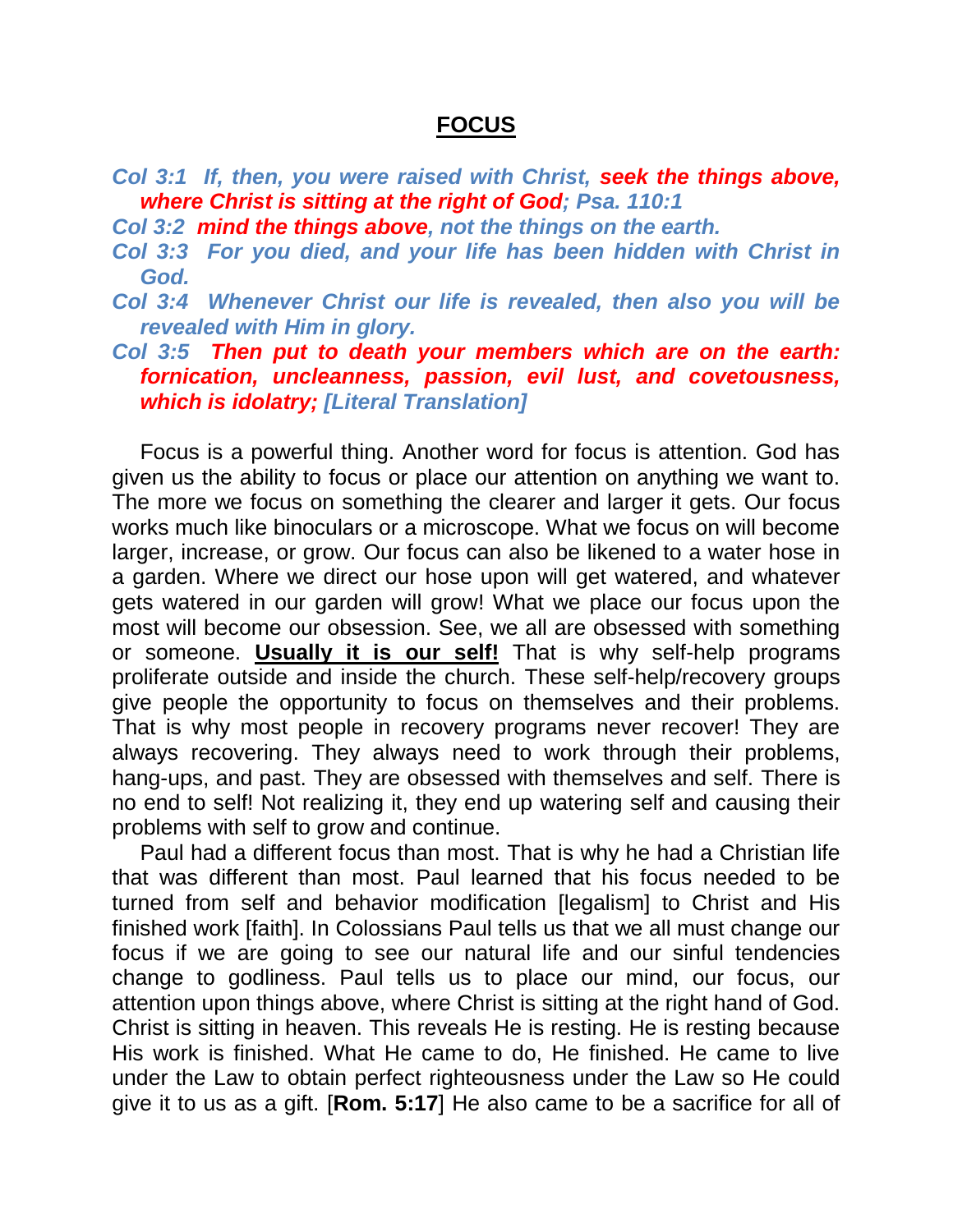our sins and trespasses. [**1 Cor. 15:3**] He also came to give us new life so that we could be reborn as a righteous, holy, and beloved child of God. [**2 Cor. 5:17,21**] When this was finished Jesus ascended into heaven and sat down at God's right hand. [**Heb. 1:3**] Because He was our covenant representative when He sat down, we were made to sit as well. **There are no more works I must do to be accepted by God. There is nothing more I have to do to be right with God. There is nothing more I have to do to be as I ought to be for God.** The work was finished by Christ as my representative. He did the work for me before God. I now can rest. However, many are not resting. They are still struggling in their efforts to be made acceptable, to be as they ought to be, and to change their behavior to match God's. The more one focuses on bad behavior the more they will struggle with it. The more one focuses on the bad things about their natural selves the more bad it becomes. It is tied to the principle of focus. The carnal and immature in Christ focus on the natural- upon self and upon performance. The spiritual and mature in Christ have their focus turned to Christ and to His finished work for them. The first focus produces defeat, the second focus manifests freedom!

Paul is telling the Colossians that they should no longer focus on their natural selves and where they do not measure up. They are to focus on Christ and where He measured up for them. Many Christians struggle with sexual sins, uncleanness, various passions, evil lusts, and covetousness. They struggle in these areas because their focus is on them. They are focused on changing these behaviors and they try to become more like Christ by working through their natural issues and their past. They think by focusing on their problems they would be resolved, but they do not realize they are just causing them to grow and continue. Paul discovered this principle and he describes it in the book of Romans chapter 7.

- Rom 7:14 For we know that the Law is spiritual, but I am fleshly, having been sold under sin.
- Rom 7:15 For what I work out, I do not know. For what I do not will, this I do. But what I hate, this I do.
- Rom 7:16 But if I do what I do not will, I agree with the Law, that *it is* good.
- Rom 7:17 But now I no longer work it out, but the sin dwelling in me.
- Rom 7:18 For I know that in me, that is in my flesh, dwells no good. For to will is present to me, but to work out the good I do not find.
- Rom 7:19 For what good I desire, I do not do. But the evil I do not desire, this I do.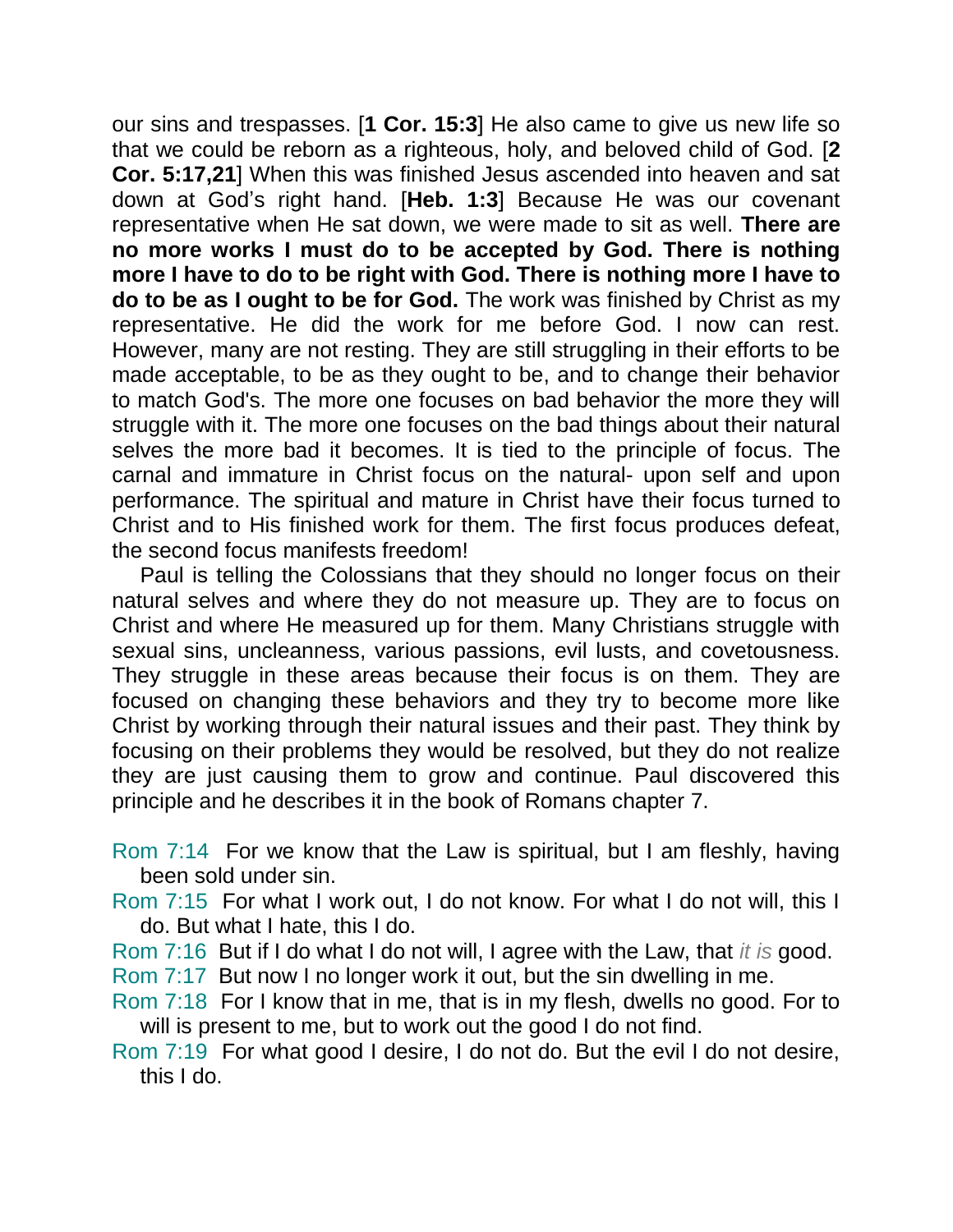- Rom 7:20 But if I do what I do not desire, *it is* no longer I working it out, but the sin dwelling in me.
- Rom 7:21 I find then the law, *when* I desire to do the right, that evil is present with me.
- Rom 7:22 For I delight in the Law of God according to the inward man;
- Rom 7:23 but I see another law in my members having warred against the law of my mind, and taking me captive by the law of sin being in my members.
- Rom 7:24 O wretched man *that* I *am*! Who shall deliver me from the body of this death?
- Rom 7:25 I thank God through Jesus Christ our Lord! So then I myself with the mind truly serve *the* Law of God, and *with* the flesh *the* law of sin.

Paul was obsessed with his problem areas and was working real hard to eliminate them. The harder he tried to get rid of his sinful tendencies, the more they took control of him. He could not understand his problem, until he had a revelation. His focus was WRONG! He was focused on self, therefore self was being watered! He was focused on the big I! COUNT HOW MANY TIMES PAUL USES THE WORD "I" IN THE VERSES ABOVE! Paul was obsessed with himself and what he could do to improve himself for God! Paul finally came to the end of himself and he cried out to God. He received a revelation- I need to focus on Christ and His finished work for me! Paul said with a sigh of relief- **"I thank God through Jesus Christ my Lord!"** Once Paul turned His focus to Christ and His finished work of redemption, then Paul discovered the freedom that comes from the Spirit of Christ working in Him. [**Rom. 8:2**] Once Paul accepted that all of his sins were atoned for and forgiven, he could proclaim, "There is therefore now no condemnation in Christ". He also accepted that he was born again and made perfectly righteous in Christ. That was when the power of the Spirit went to work to mortify the sinful tendencies in his life. **[Romans 8:13] The sinful tendencies were not conquered by Paul, but were conquered IN Paul, by the Spirit of Christ as he focused upon Christ and not self.** This is why Paul told the Colossians in chapter 3 to change their focus from themselves (what is upon the earth) to Christ (what is above at God's right hand) and **THEN** put to death the sinful deeds of fornication, uncleanness, passions, lusts, and covetous. Once their focus was changed from self to Christ and His finished work, **THEN** the sinful tendencies of the flesh would be put to death by the Spirit of Christ.